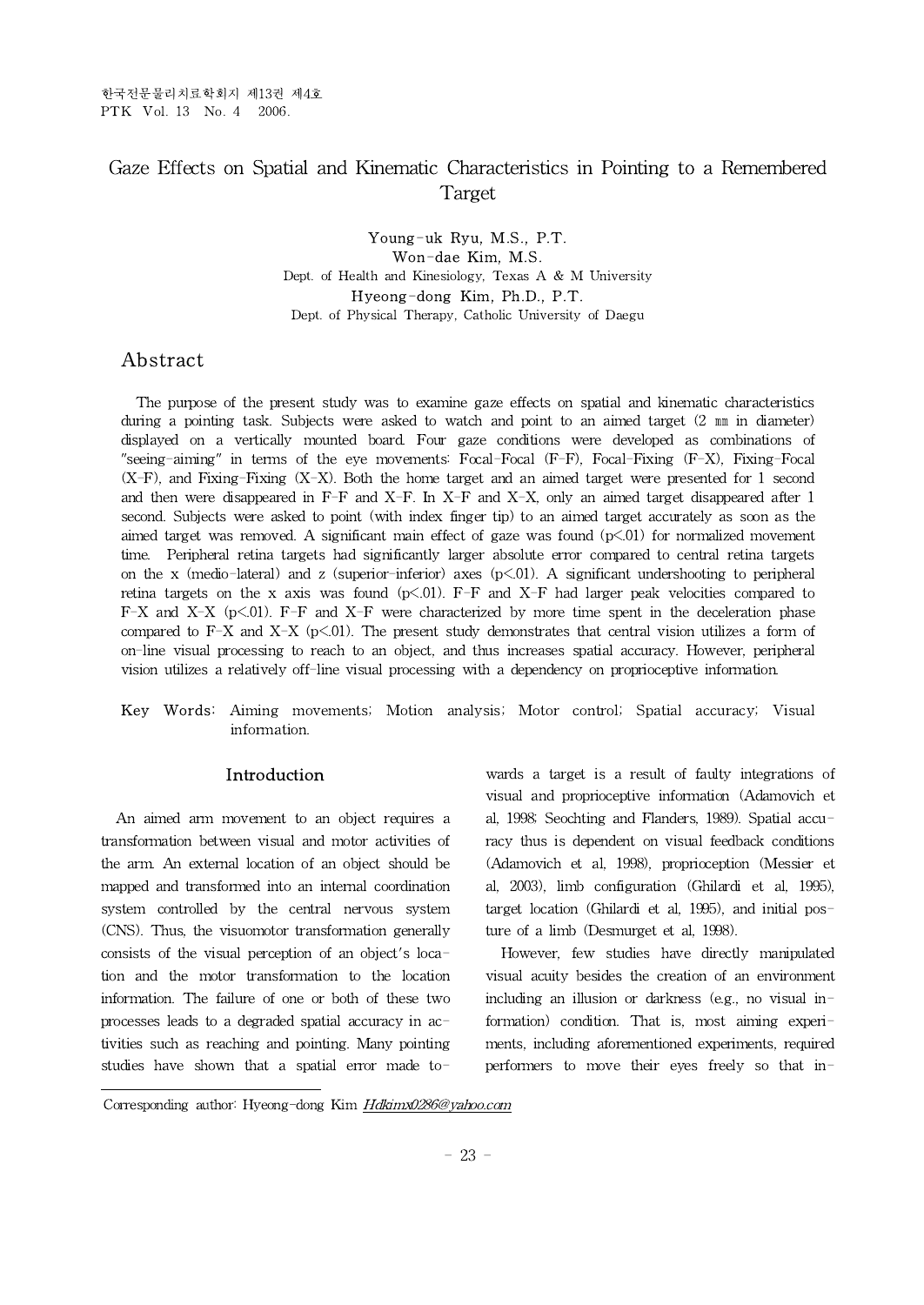formation of a target position is stored on the central retinal field, which has the highest density of cones, the anatomical particles responsible for visual acuity. Two visual systems-central and peripheral vision-can be categorized by the density of cones, which again determines visual acuity. Central vision is usually thought to be up to 10 of retinal eccentricity and works mainly for a displacement system (Mckay, 1976). Peripheral vision is in outer regions of 10 of retinal eccentricity where the density of cones is dramatically reduced, and the regions are denser with rods. Thus, visual acuity for positional information can be directly manipulated by utilizing the two distinctive central and peripheral vision systems.

Recently, studies examining the utilization of peripheral vision information have reported that spatial and directional accuracy increase with increased peripheral vision (Bedard and Proteau, 2003, 2004). However, these studies did not investigate the influence of the degree of visual acuity in terms of a visuomotor transformation task, but instead examined how the peripheral vision information of external environments was utilized in aimed movements. The purpose of the present study was to examine gaze effects on spatial and kinematic characteristics during a pointing task.Based on central and peripheral vision systems, aimed targets were created in four targets placed on 8.5 visual eccentricity and four targets placed on 20 visual eccentricity (Figure 1B). That is, the aimed targets placed on 8.5 eccentricity of participants' eyes were placed for a central vision condition regardless of eye movement requirement, and the placed targets on 20 eccentricity were the conditions to examine the peripheral vision when eyes were fixed on a target. Additionally, four experimental conditions were produced based on requirements of eye fixation during gazing at and pointing to an aimed target.

#### Methods

## Subjects

Five subjects  $(23-32 \text{ yrs})$  served as participants in the current study. One participant was aware of the foundations comprising this study while the others were unaware of any details regarding the study. All participants were self-labeled right-handers with normal vision.

#### Tasks and apparatus

Participants sat on an adjustable chair and were asked to face a wall equipped with a screen displaying target points (Figure 1A). Participants were asked to rest their chin on a rest located central to the board and approximately 40 ㎝ away (Figure 1A). Participants were asked to wear an ASL® headmounted 501 eye tracking system<sup>1)</sup>, along with a video based pupil tracker (Figure 1A). In this study, however, eye movements were not recorded, but only monitored to determine if participants utilized their eyes for the task requirements. In the initial position, the wrist and index finger of a dominant arm were extended and placed on the table. Wrist orthosis $^{2}$ was adapted on each participant's wrist for full extension during experimental phases.

Markers were attached on the top of index finger, the index metacarpal joint, and wrist joint. A Vicon® system $^{3)}$  was used to record positions of the markers. In this study, only positional data of index finger was used to analyze dependent variables. The markers were sampled at a rate of 120 Hz and stored on disk during the experiment for later offline analysis. The three-dimensional xyz data were low-pass-filtered using a 2nd order dual pass Butterworth filter with a cut-off frequency of 10 Hz. Targets were displayed on the board, which was mounted vertically on the table (Figure 1A and 1B). The targets (2 ㎜ in diameter) were generated with

<sup>1)</sup> Applied Science Group, INC, Bedford, MA.

<sup>2)</sup> Smith & Nephew, Memphis, TN.

<sup>3)</sup> Vicon, Los Angeles, CA.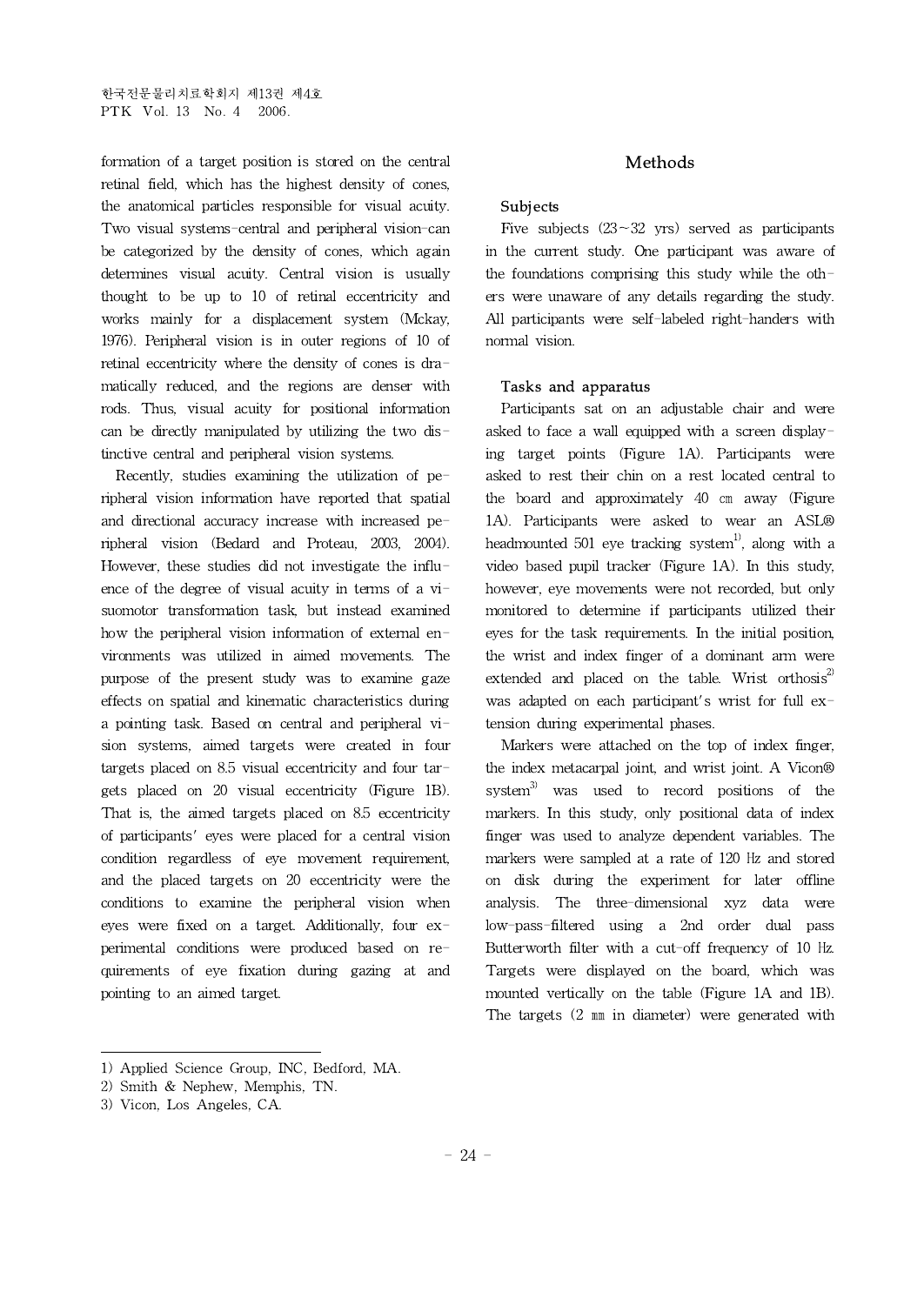a Visual Basic program $4$  and projected on the board from directly behind each participant. There were 2 types of targets which constituted a home and aimed target (Figure 1B). The home target (red-colored) was located at the center of the board which was approximately the same level of each participants' eyes. The four aimed targets were positioned 6 ㎝ apart from the home target at 45°, 135°, 225°, and 315°. These target positions make 8.5° retinal eccentricity of participants' eyes located 40 ㎝ away from the board. The four aimed targets were also positioned 14.5 ㎝ apart from the home target producing 20° retinal eccentricity at 45°, 135°, 225°, and 315° (Figure 1B). Each of these eight aimed targets was displayed at random occasions on the board.

At the beginning of each trial, a "Ready" message box was shown on the center of the board so that participants were alerted to point. The home target was shown on the center of the board for two seconds just as the "Ready" message box was removed. Participants were asked to keep their gaze on the home target for two seconds. After this duration, one of aimed targets appeared on the board, and lasted for one second, yet the home target remained visible during the trial.

The task required participants to point at each of the eight random targets shown on the board. The four conditions were developed as combinations of "seeing" and "aiming" in terms of the eye movements; 1) Focal-Focal (F-F): participants were free to move their eyes to see the target and also free to move their eyes when they pointed the target, 2) Focal-Fixing (F-X): participants were free to move their eyes to see the aimed targets, but were asked to fix their eyes on the home target when pointing, 3) Fixing-Focal (X-F): participants were asked to fix their eyes on the home target during presentation of an aimed target on the board, but were required to move their eyes to the location an aimed target appeared in order to point to that target, and 4) Fixing-Fixing (X-X): participants were asked to constantly fix their eyes on the home target during a trial. For F-F and F-X condition, participants were asked to move their eyes back to the home target after looking towards the aimed target with focal vision. As soon as the aimed target was removed, participants were asked to point at an aimed target accurately using their index finger tip at a comfortable speed. After pointing to an aimed target, participants were asked to move their index finger back to the home position which was located on the middle of the table, approximately 13 ㎝ away from the board.

## Data Analysis

Dependent variables include normalized movement time (NMT), absolute error (AE), constant error (CE), peak velocity (Vpk), and percentage of time spent in the deceleration phase. Movement time (MT) was a time taken between movement initiation and cessation at the aimed target. NMT was calculated as movement time normalized by movement distance, which was computed as follows: NMT = MT / sqrt $[(xe-xs)^2 + (ye-ys)^2 + (ze-zs)^2]$  (the subscribts e and s represent ending and starting points, respectively). CE was computed as the horizontal (x) and vertical (z) distance between the target's initial location and the final position of the index finger used for pointing. In this study, negative values referred to positions located on the left side (x axis) or below (z axis) the actual target position. CE was used to define whether pointing movements showed a bias. AE measured absolute spatial error of the final pointing position regardless of the overshoot or the undershoot of aimed targeting on x and z axes. In order to compute percentage of acceleration and deceleration phase, velocity was computed. Time between initiations of movement and Vpk represents an acceleration phase and the time between Vpk and the final position represents a deceleration phase. The percentage of deceleration phase was computed as follows: (time for deceleration phase / MT)  $\times$  100. The percentage of deceleration phase could characterize the

<sup>4)</sup> Microsoft, Seattle, WA, U.S.A.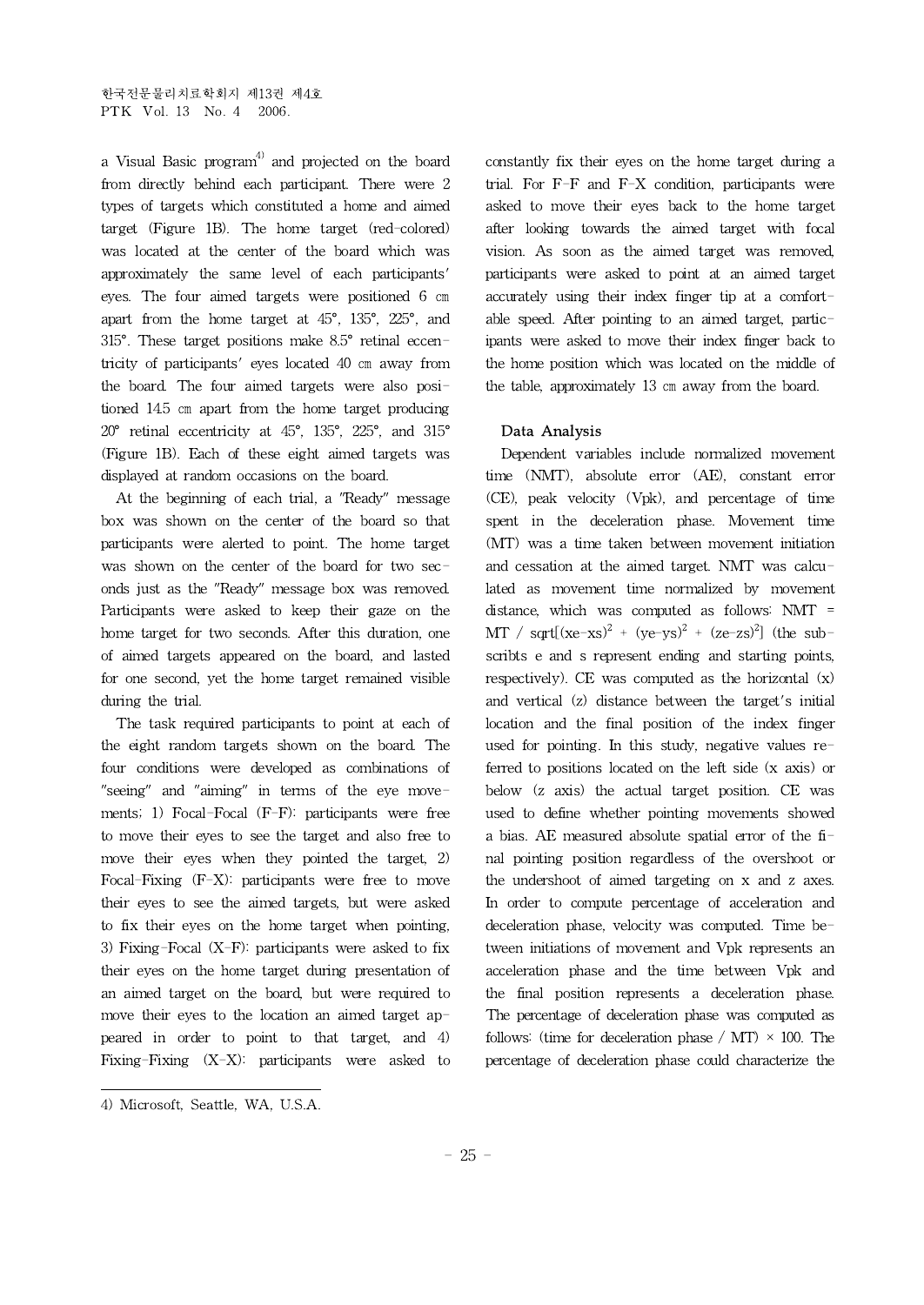한국전문물리치료학회지 제13권 제4호 PTK Vol. 13 No. 4 2006.



Figure 1. (A) Side view of the pointing experimental setup and (B) a schematic view of targets presenting on a targeting board. X is medial-lateral direction, and Z is superior-inferior direction.

adjustment characteristics of pointing to acquire spatial accuracy. In addition, Vpk was also measured.

For the purpose of statistics, four 8.5 targets were grouped as central retina targets (CV) and four 20 targets were grouped as peripheral retina targets (PV). All dependant variables were analyzed in 2

Retina Vision Condition (CV, PV) and 4 Condition (F-F, F-X, X-F, X-X) General Linear Model (GLM) procedure. The Duncan's multi-range test was used for post-hoc tests. Statistical significance was set using a p value less than .05.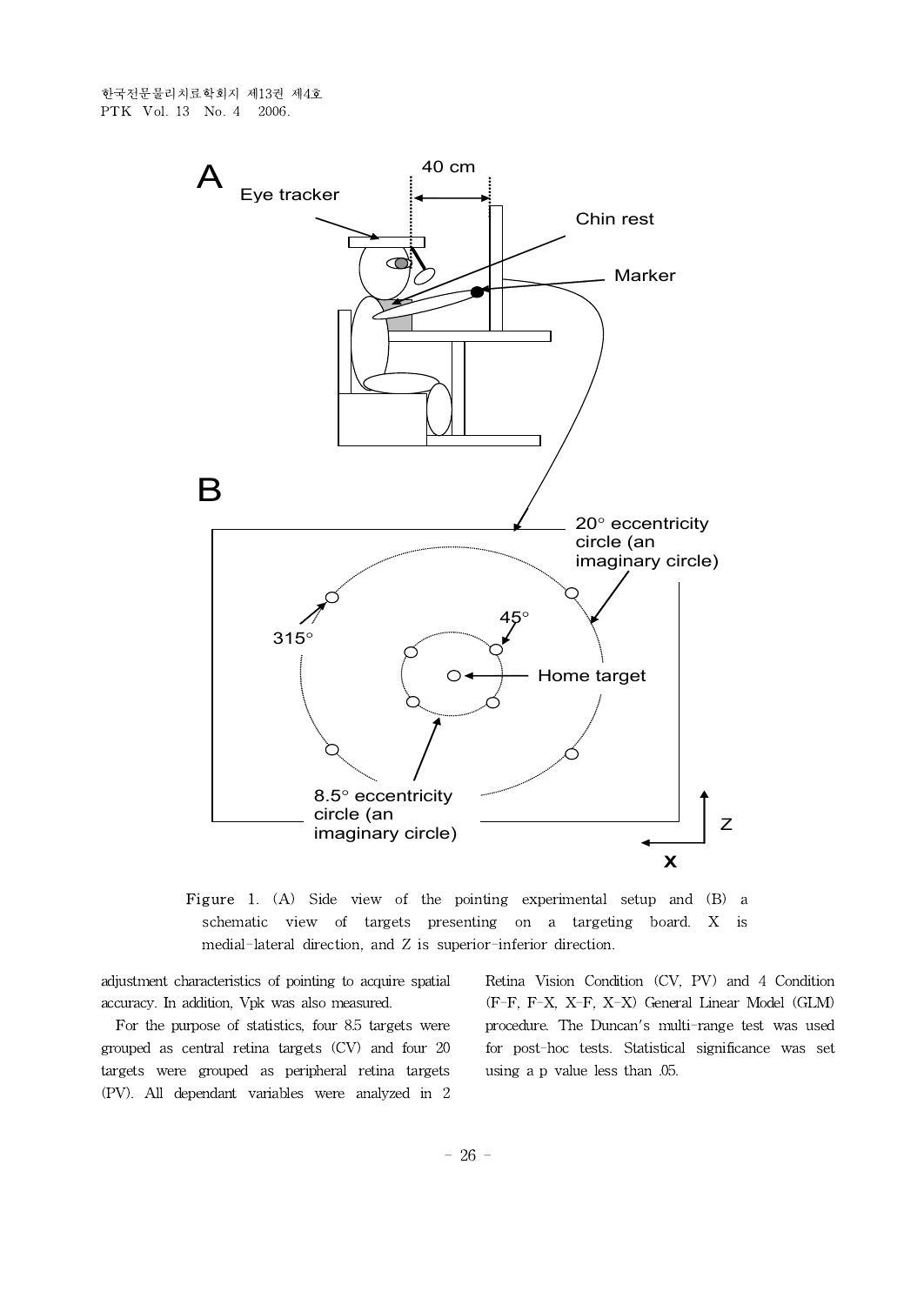## Results

#### Absolute Error (AE)

PV had significantly larger AE compared to CV on the x and z axes,  $Fs(1, 439)=13.81$ ,  $ps<0.01$ (Figure 2A). A significant main effect of condition was found on the x axis,  $F(3, 439)=2.71$ ,  $p\leq 0.05$ , and its post-hoc test revealed that X-X had the largest AE and F-F had the smallest error (Figure 2B).



Figure 2. (A) Absolute error as a function of retina vision condition in  $x-$  and  $z-$ axis. CV: central retina targets, PV: peripheral retina targets. (B) Absolute error as a function of gaze condition. The error bars represent the standard error of the group mean. FF: focal-focal, FX: focal-fixing, XF: fixing-focal, XX: fixing-fixing.

## Constant Error (CE)

Pointing was characterized by a significant undershoot to PV targets on the x axis,  $F(1, 439)=9.57$ ,  $p\leq 01$ . (CV=.1 mm, PV=-4 mm).

#### Normalized Movement Time (NMT)

A significant main effect of condition was found, F(3, 439)=8.21, p $\leq$ .01, revealing that F-F and X-F took longer compared to F-X and X-X (Figure 3A).

#### Peak Velocity (Vpk)

A significant main effect of condition was found F(3, 439 $>=$ 5.64, p $<$ .01, revealing that F-F and X-F had larger peak velocities compared to F-X and X-X (Figure 3B).

#### Percentage of Deceleration Phase (%dec)

A significant main effect of condition was found F(3, 439)=5.51, p $\leq$ .01, revealing that F-F and X-F were characterized by more time spent in the deceleration phase compared to  $F-X$  and  $X-X$  (Figure 3C).

#### Discussion

In the present study, utilizing focal vision for both "gazing" and "targeting" had better accuracy than fixing eyes on a home target. This was generally expected since the human visual system adapts two separated mechanisms - "displacement" and "movingness" system - in terms of perceiving of external environments. While central retinal vision is used for "displacement" in which the retinal sensitivity to spatial frequencies is highest, peripheral retinal vision is for "movingness" in which the retinal sensitivity is sensitive to temporal frequencies (Pillard, 1996). Spatial sensitivity depends on the density of cones in the retinal field. That is, a larger density of cones is found during a centered gaze, approximately up to 1  $0~15$  of eccentricity in the central retinal field (Pillard, 1996). This is why we instinctively utilize our center of gaze to the location we are looking. An important feature about spatial accuracy is the fact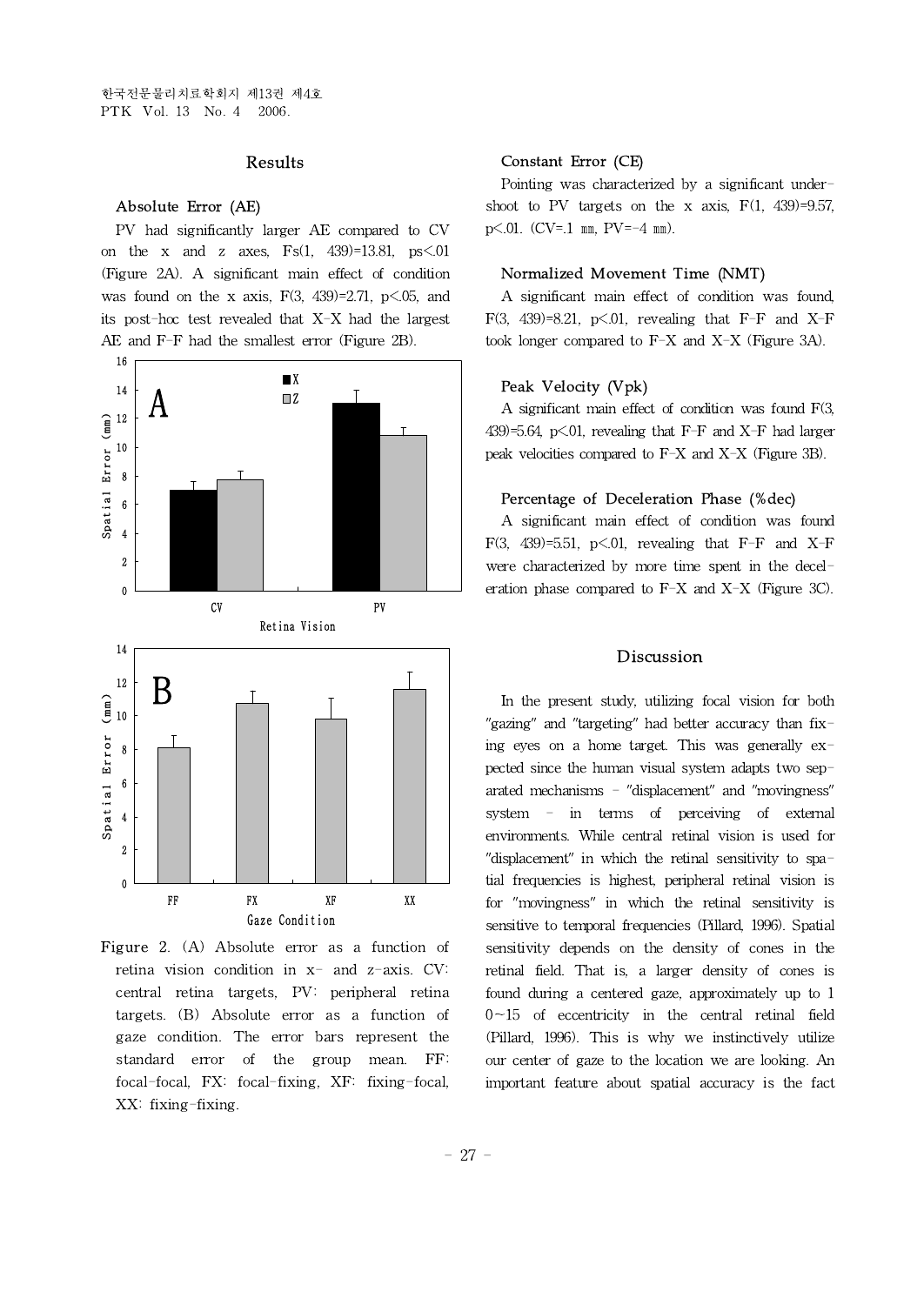

Figure 3. (A) NMT: Normalized movement time, (B) peak velocity, and (C) percentage of deceleration as a function of gaze condition. The error bars represent the standard error of the group mean. FF: focal-focal, FX: focal-fixing, XF: fixing-focal, XX: fixing-fixing.

that the F-X condition had a larger spatial error than F-F and that X-X had a larger spatial error than X-F. These results suggest that motor transformation from spatial memory (information) requires focal retinal vision to improve spatial accuracy. These results are consistent with other studies showing that pointing accuracy decreases without visual feedback of the environment or limb (Adamovich et al, 1998; Admiraal et al, 2003). Soeching and Flanders (1989) also suggested that errors in pointing result from errors in the transformation from an extrinsic to an intrinsic coordination. These findings in the present study imply an importance of utilizing central gaze on a target in motor executions.

An interesting finding in the current study is that motor executions with central gaze  $(F-F \text{ and } X-F)$ took longer compared to pointing with eyes fixed on the home target (F-X and X-X). This result could suggest that the central gaze on a remembered target utilizes closed-loop visual feedback to search the target location, thus increasing spatial accuracy. This idea is also supported by the peak velocity data in which the F-X and X-X conditions consisting of pointing with eyes fixed on the home target had higher peak velocities compared to the other conditions consisting of pointing with central gaze. In other words, the conditions utilizing pointing with eyes fixed on the home target used positional information of remembered targets relatively in a form appearing to be off-line. Series of studies conducted by Bedard and Proteau (2001, 2003, 2004) showed that environmental information stored in peripheral vision is used off-line in which the central nervous system pre-plans an aimed movement. The differences in visual feedback utilization result from the fact that the central and peripheral vision systems have a distinctive role in an aiming movement. That is, while central vision within the central retinal field mainly serves to provide error-detection of positional cues with a slow corrective feedback loop, peripheral vision provides the detection of motion cues with a quick correction of movement trajectories (Paillard, 1996).